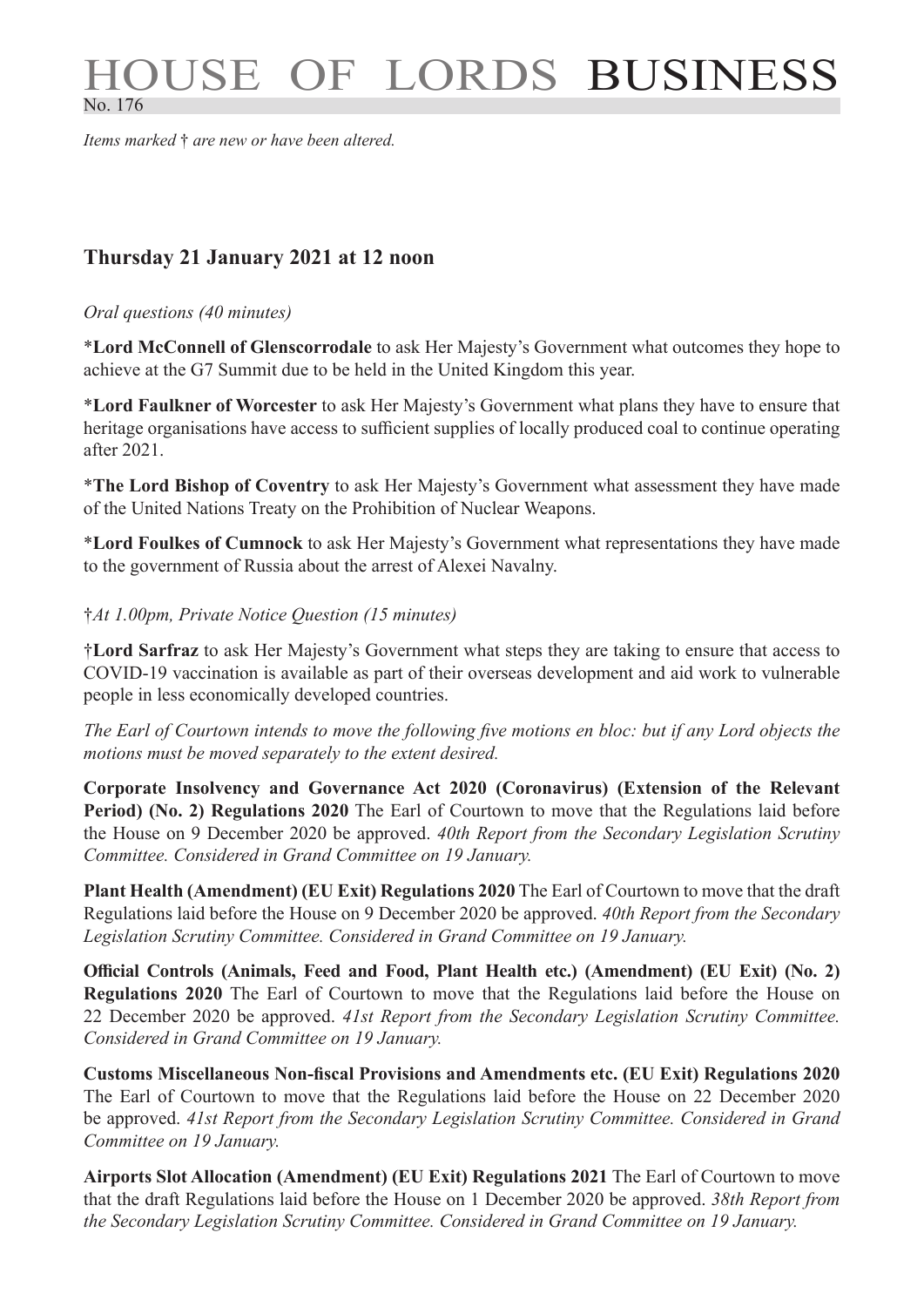**Counter-Terrorism and Sentencing Bill** Lord Stewart of Dirleton to move that it be an instruction to the Committee of the Whole House to which the Counter-Terrorism and Sentencing Bill has been committed that they consider the bill in the following order:

| Clauses 24 and 25 |
|-------------------|
| Schedule 8        |
| Clauses 26 and 27 |
| Schedule 9        |
| Clause 28         |
| Schedule 10       |
| Clauses 29 to 36  |
| Schedule 11       |
| Clauses 37 to 45  |
| Schedule 12       |
| Clauses 46 to 48  |
| Schedule 13       |
| Clauses 49 to 53  |
| Title.            |
|                   |

#### †*At a convenient point after 1.30pm*

**Medicines and Medical Devices Bill** Third Reading [Lord Bethell] *19th and 33rd Reports from the Delegated Powers Committee, 10th Report from the Constitution Committee*

†*At a convenient point after 2.00pm*

**Covert Human Intelligence Sources (Criminal Conduct) Bill** Third Reading [Baroness Williams of Trafford] *10th Report from the Joint Committee on Human Rights, 19th Report from the Constitution Committee*

**Baroness Jones of Moulsecoomb** to move, as an amendment to the motion that this bill do now pass, to leave out from "that" to the end and insert "this House declines to allow the bill to pass because the bill (1) grants blanket prior legal immunity for otherwise criminal conduct without sufficient safeguards or oversight, (2) provides no system of prior judicial authorisation, (3) does not recover profits obtained under a Criminal Conduct Authorisation which could include proceeds from the sale of drugs, weapons, human trafficking and slavery, (4) fails to provide compensation to victims of crimes authorised under the bill, and (5) represents a significant expansion of undercover policing despite, and without regard to, the ongoing Undercover Policing Inquiry."

†*At a convenient point after 2.45pm*

**Air Traffic Management and Unmanned Aircraft Bill [HL]** Report [Baroness Vere of Norbiton]

### *Grand Committee in Committee Room 2A at 2.30pm*

**Baroness Rock** to ask Her Majesty's Government, further to their discussions with the Tenancy Reform Industry Group, what plans they have to reform (1) legislation, and (2) taxation, related to rural landlords and the letting of land. *(Balloted Question for Short Debate, 1 hour)* [I]